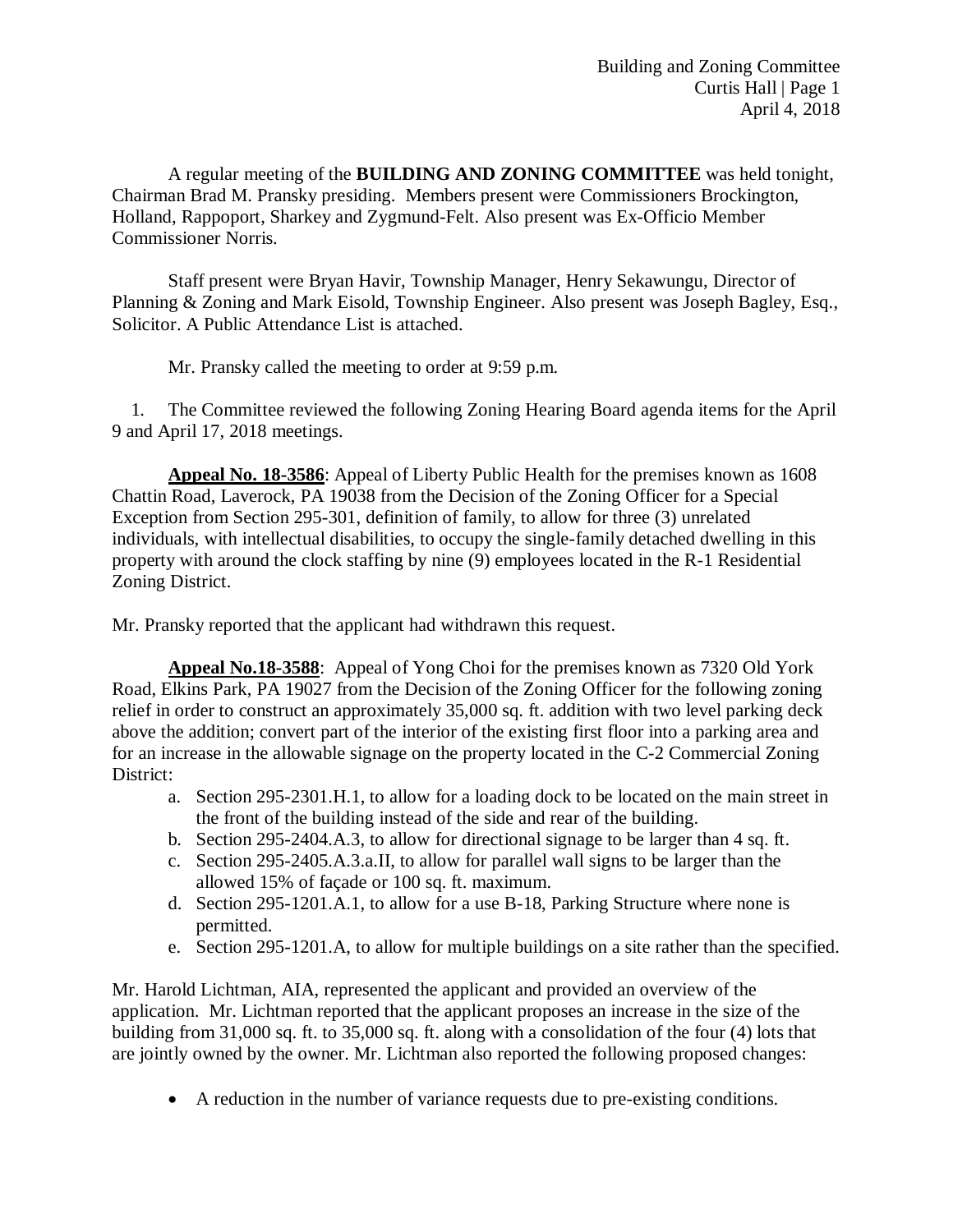- Elevation changes from the previous application.
- A change to a stone front façade instead of the previously proposed stucco front to improve its appearance since this area is a gateway to the Township from Philadelphia.
- Increased green space on Cheltenham Avenue and Old York Road.
- Pylon sign would be eliminated. The proposed monument sign would be revised.
- Enhancements to the current bus shelter including new enclosure, benches and landscaping.

Mr. Lichtman stated that the variance also requests for a parking garage in the Commercial District and that it is only permitted in the Mixed-Use Districts.

Commissioner Rappoport raised a concern regarding the landscaping and the proximity of the use to the properties in the rear of the building along Willow Avenue and asked if a buffer could be considered. Mr. Lichtman stated that he was open to additional discussions with the LaMott BHAR prior to land development submission. A recommendation was also made to consider incorporating decorative lighting along Cheltenham Avenue in the LaMott Historic District.

Discussion ensued regarding the BHAR process. Mr. Zygmund-Felt made a request that the BHAR review process take place earlier. Mr. Lichtman stated that the BHAR make a recommendation to the Zoning Hearing Board and was not a requirement of the Pennsylvania Municipalities Planning Code and that they would be requesting review by the BHAR prior to Subdivision and Land Development Review Process. Ms. Melton, LaMott BHAR member, raised concerns related to the BHAR review process and that they are the last in the process as an advisory board.

Concerns were raised regarding the elevation and how it would change the historic character of the District. Mr. Lichtman responded that the proposed wall was only one (1) story even though there was a four (4) foot drop that would allow access for deliveries and a loading dock located in the front of the building.

Mr. Sharkey clarified that the BHAR makes the recommendation to Public Works and not to the Building and Zoning Committee.

Upon motion of Mr. Pransky the Committee unanimously recommended approval with the condition that the delivery times be limited to off hours and not during hours of operation.

**Appeal No. 18-3589**: Appeal of Children's Place for Discovery & Learning, Inc., for the premises known as 1 Central Avenue, Cheltenham, PA 19012 from the Decision of the Zoning Officer for zoning relief from a Zoning Determination letter dated January 30, 2018 that the property is nonconforming as to lot area for the property located in the C-2 Commercial Zoning District.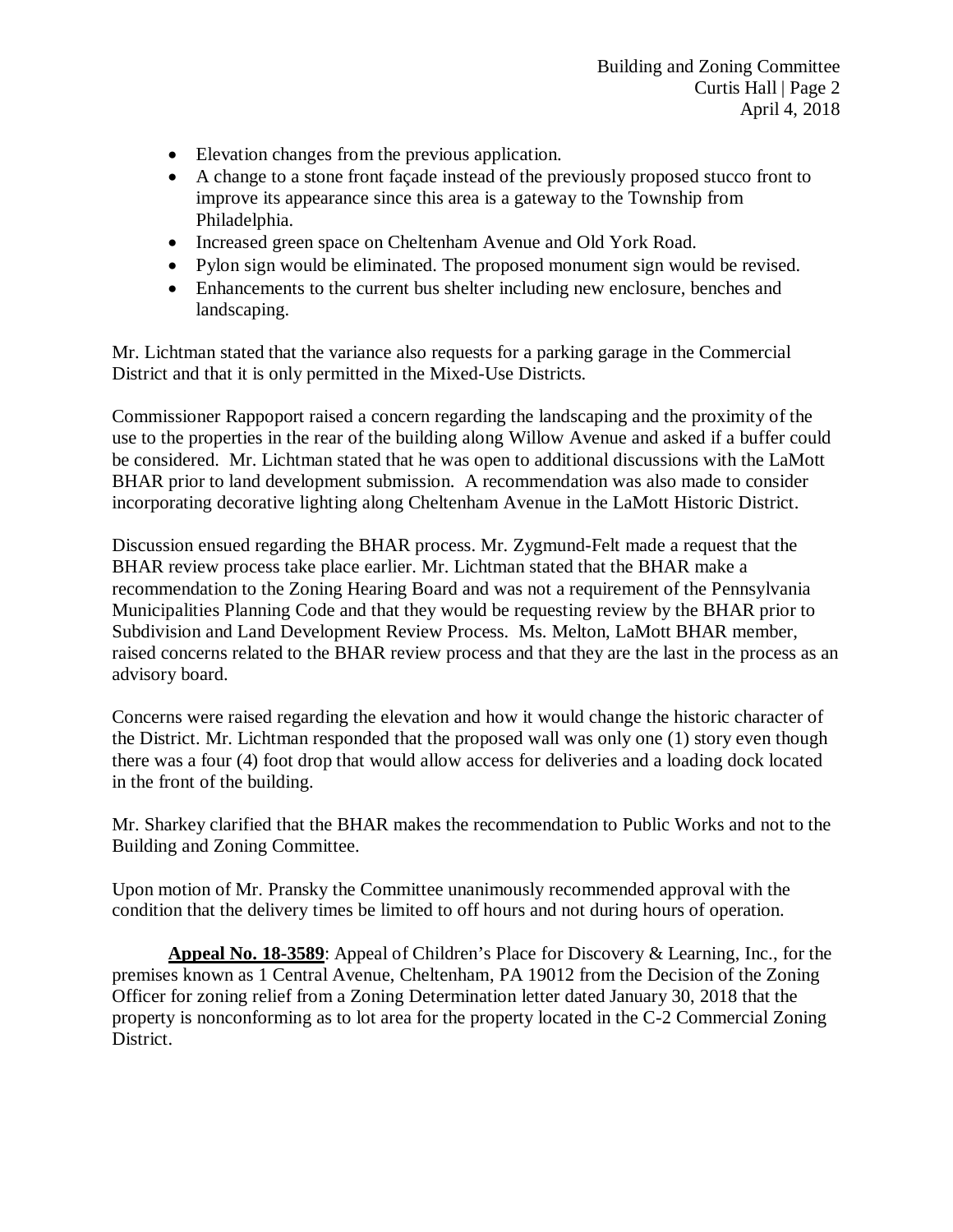Mr. Michael Yanoff, Esq. represented the applicant. Solicitor Bagley interjected that the Building and Zoning Committee listen to the applicant's representative but make no comment on this Appeal since it is currently in litigation before the Zoning Hearing Board.

Mr. Yanoff explained that under the new Zoning Ordinance, there is an allowed ratio between the number of children and the lot size. The location is now non-conforming with regard to lot size and the number of allowed children is limited to forty (40) which they were approved for. Mr. Yanoff stated that the Department of Public Welfare is the only entity that dictates the number of children based on lot size. The applicant was requesting to allow for approximately 85 children. Upon motion of Mr. Brockington the Committee unanimously recommended denial.

**Appeal No. 18-3590**: Appeal of Saundra Robbins, owner of the premises known as 311 Ryers Avenue, Cheltenham, PA 19012 from the Decision of the Zoning Officer for the following zoning relief in order to allow for the replacement of two (2) office spaces with two (2) efficiency apartment units for the property located in the MU-2 Mixed Use Zoning District. Variances being requested included:

- a. Section 295-1401, permitted uses, to allow for a multifamily building of five (5) units instead of one of the permitted uses.
- b. Section 295-2301, general parking regulations, to allow for a reduction in the parking requirements from eight (8) parking spaces to the existing six (6) parking spaces.

Harold Lichtman, AIA, provided an overview of the property and explained that the owner has tried unsuccessfully for nine (9) months to rent the building for commercial use; however, she had over 200 inquiries for efficiency apartment rental. The dwelling currently consists of a total of two (2) office spaces and two (2) efficiencies apartments on ground level and a one-bedroom apartment on the second floor. He proposed a total of five (5) units; two (2) efficiency apartments on ground level, two (2) one-bedroom apartments on the first level and one (1) twobedroom apartment on the second floor.

Discussion ensued regarding ADA compliance. Mr. Sekawungu reported that the Planning Commission recommendation related to ADA compliance would come into play as part of the building permitting process.

## Public Comment:

Resident, Regina Geighan-Drack, 124 Myrtle Ave., Cheltenham, Pennsylvania, 19102 requested that the Commission not approve this application because of parking limitations on Ryers Avenue which flows onto Myrtle Avenue and the potential increase in congestion. She also raised concerns that there are already too many rentals in the Village that have become a nuisance. Upon motion of Mr. Brockington the Committee unanimously recommended to take no action.

**Appeal No. 18-3592:** Appeal of AB Realty Associates, LLC, equitable owner of the premises known as 211 E. Glenside Avenue, Wyncote, PA 19095 from the Decision of the Zoning Officer for the following zoning relief in order to allow for a retail and internet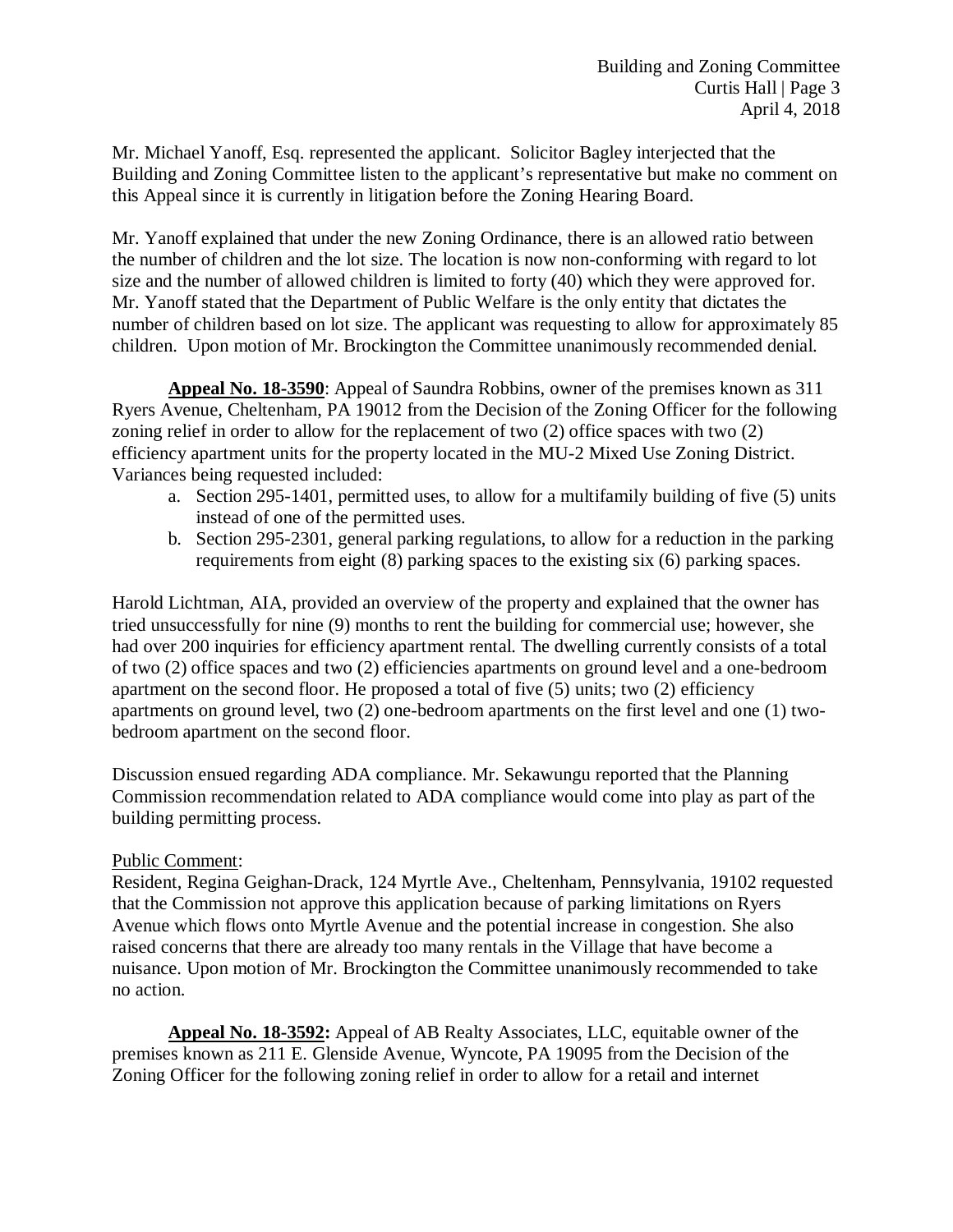automobile exchange and photography studio on the property located within the R-1 Residential District:

- a. A special exception from Section 295-2502, nonconforming regulations, to change from one nonconforming, non-residential use to another nonconforming, nonresidential use, or in the alternative, a variance from Section 295-501, permitted uses, so as to permit the photography studio and the retail and internet automobile exchange.
- b. A determination that any existing nonconformities may continue under Section 295- 2500, *et. seq.*

Michael Yanoff, Esq., represented the owner and provided an overview of the property stating that the non-residential space will change from one non-conforming use to another. The building would be renovated and be occupied by a photography studio, which currently does business in the Township and a wholesale, on-line internet automobile exchange. He stated that it will not be used as a used car lot. The cars are purchased at an on-line auction for car dealerships and no retail transactions take place at the location. At any given time at most 14 cars may be on site waiting to be transported. There will be no auto repairs, detailing or any type of maintenance performed at the location. Solicitor Bagley inquired about the current parking spaces. Mr. Yanoff reported that there are a total of 26 spaces; 22 on the side of property and four (4) in the front.

Upon motion of Ms. Rappoport the Committee unanimously recommended approval based on the following conditions: maximum of 26 cars allowed, no repairs would be performed on vehicles, no detailing or any type of auto maintenance was to be completed on the property.

## 2. **Receipt of the Planning Commission Meeting Minutes for March 26, 2018.**

Upon motion of Mr. Sharkey, the Committee unanimously received the Planning Commission Minutes from the March 26, 2018 meeting.

## 3. **Review of Zoning Hearing Board Decisions**

a. Appeal No.17-3583: Appeal of David Mermelstein, owner of the premises known as 7770 Montgtomery Avenue, Elkins Park, PA 19027 to allow the construction of an approximately 37-foot by 50-foot, three (3) story duplex consisting of two (2) 18.5 foot by fifty (50) foot dwelling unit on the vacant land located at 7770 Montgomery Avenue, Elkins Park, PA 19027. Relief is conditioned on the Applicant meeting all conditions. Upon motion of Mr. Pransky, the Committee unanimously agreed to take no action.

b. Appeal No. 17-3585: Appeal of Harold Lichtman for Arcadia University, owner of the premised known as 310 S. Easton Rd., Glenside, PA 19038 to allow the operation of a physical therapy clinic and office use in the existing building known as Oak Summit. Relief is conditioned on the Applicant meeting all conditions. Upon motion of Mr. Sharkey, the Committee unanimously agreed to take no action.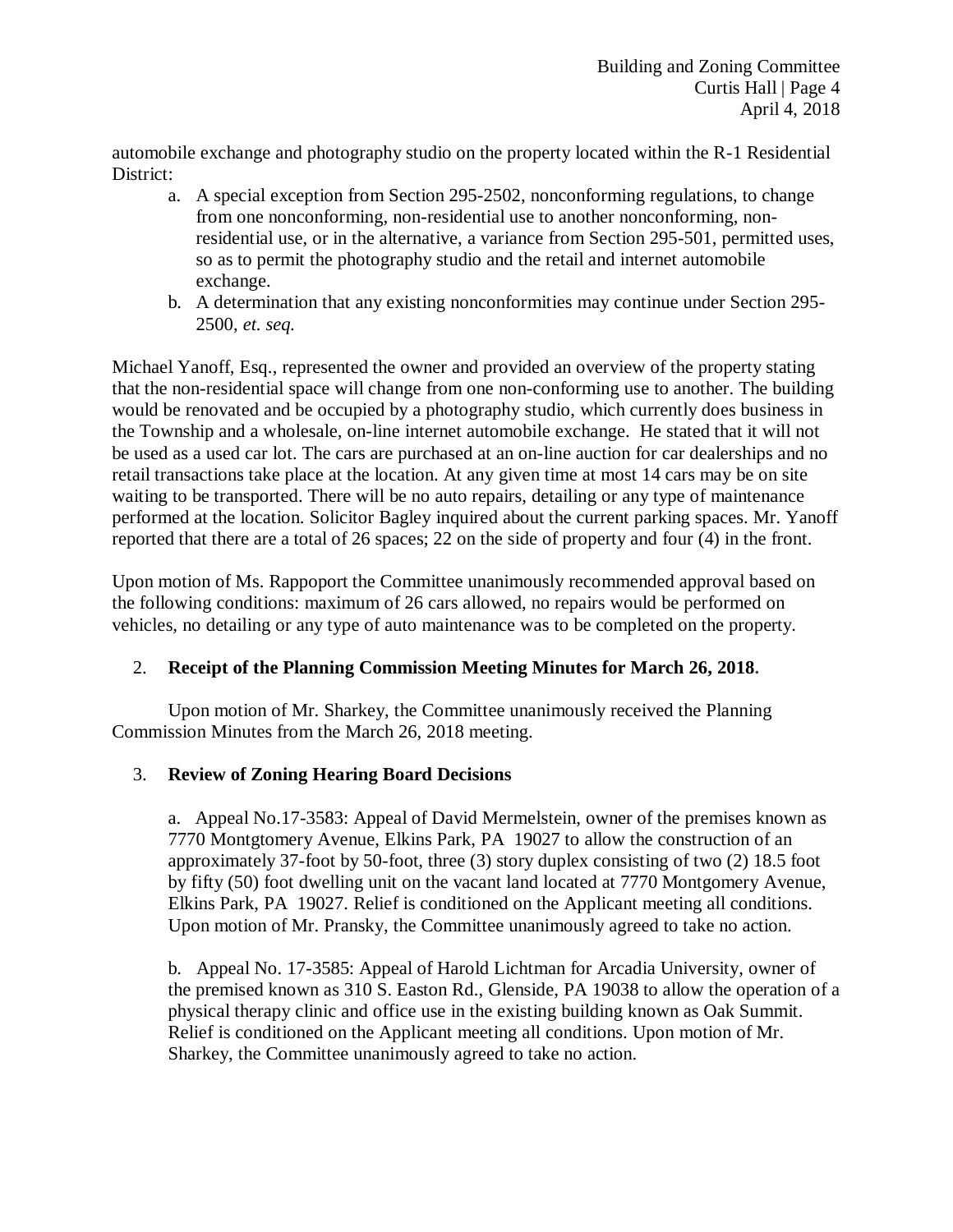4**. Report of the Building Inspector for March, 2018.**

Upon motion of Mr. Sharkey, the Committee unanimously received the report of the Building Inspector for March, 2018.

- 5. **Old Business:** None.
- 6. **New Business:** None.
- 7. **Citizen's Forum:** None.
- 8. **Adjournment.**

There being no further business, upon motion of Mr. Pransky, the meeting was adjourned at 11.41 p.m.

 $\sim$ r

Bryan T. Havir Township Manager As per Patricia Gee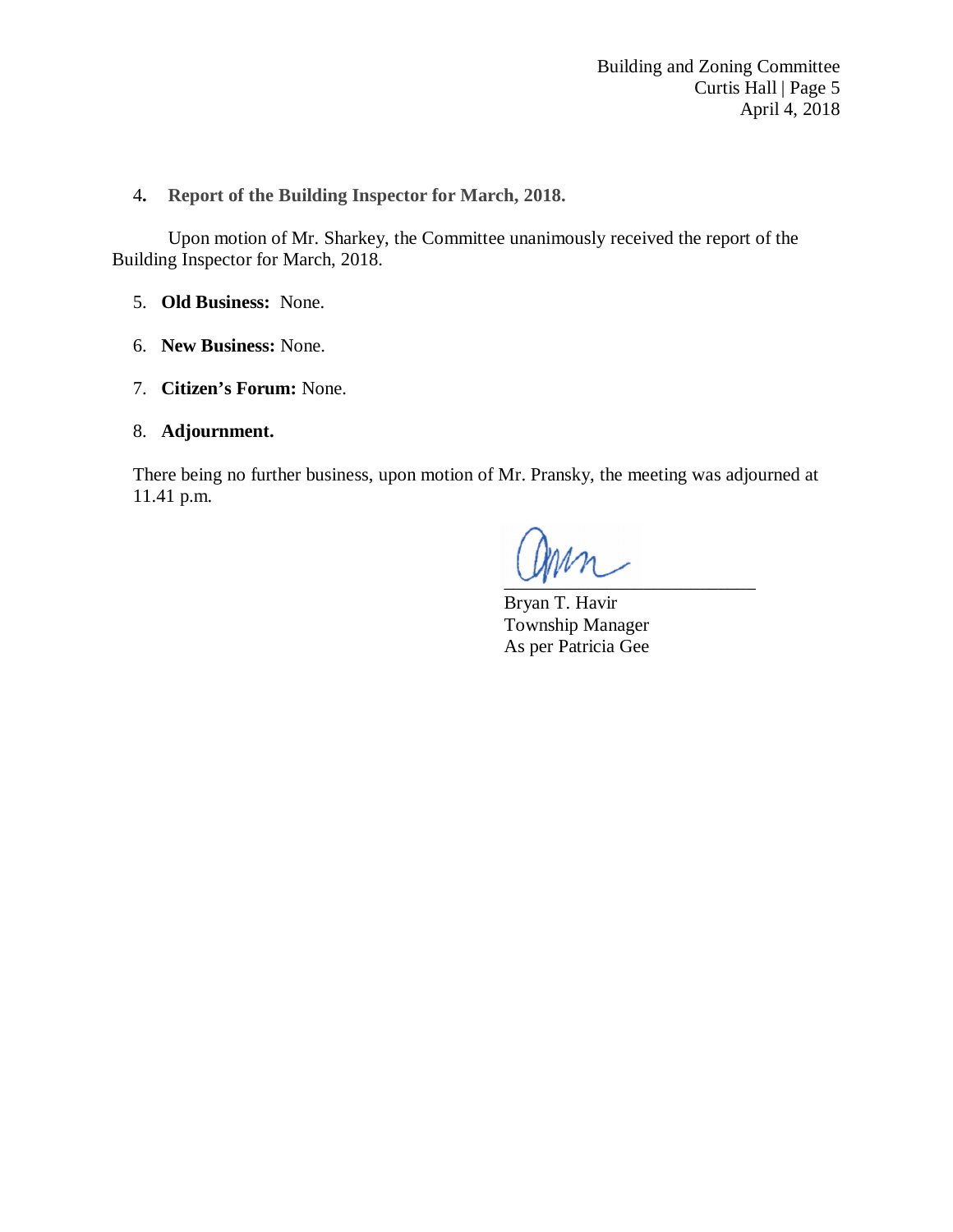

| PUBLIC ATTENDANCE LIST<br>Public Works Committee @ 7:30 PM<br>Building & Zoning Committee @ 8:00 PM<br>Wednesday, April 4, 2018<br><b>Curtis Hall</b><br>Wyncote, PA 19095 |                                     |                            |  |
|----------------------------------------------------------------------------------------------------------------------------------------------------------------------------|-------------------------------------|----------------------------|--|
| <b>NAME</b> (Please Print Clearly)                                                                                                                                         | <b>ADDRESS</b>                      | <b>EMAIL/TELEPHONE</b>     |  |
| DAVID BECK                                                                                                                                                                 | <b>SINCE 19551</b><br>NORMANDY LANE |                            |  |
| Hong Estia                                                                                                                                                                 | 7423 BARCLAY RUDO                   | YZE15439Y@<br>VERIZON, NET |  |
|                                                                                                                                                                            | $\mathcal{C}$ .                     |                            |  |
| Dels McCarter                                                                                                                                                              | $Q  w \cdot W$ aver $U$             | $215884 - 7301$<br>G lens. |  |
| The Isey webser                                                                                                                                                            | Arcadia                             |                            |  |
| Sydney Welch                                                                                                                                                               | Arcadia                             | $484 - 706 - 2666$         |  |
| Maura Gricosti                                                                                                                                                             | Arcadis                             | 215.847-3805               |  |
| David GuiNN                                                                                                                                                                | Arcadia                             | 2157044955                 |  |
| $E$ $\bar{u}$ <sup>1</sup><br>tamin                                                                                                                                        | 309 Gribbel Rd                      | estany et                  |  |
| BoB<br>TOLD                                                                                                                                                                | HARDIVG AVE                         |                            |  |
| BATB TODI                                                                                                                                                                  | HARDING AVE                         |                            |  |
| Rasswexler                                                                                                                                                                 | Church Rol                          |                            |  |